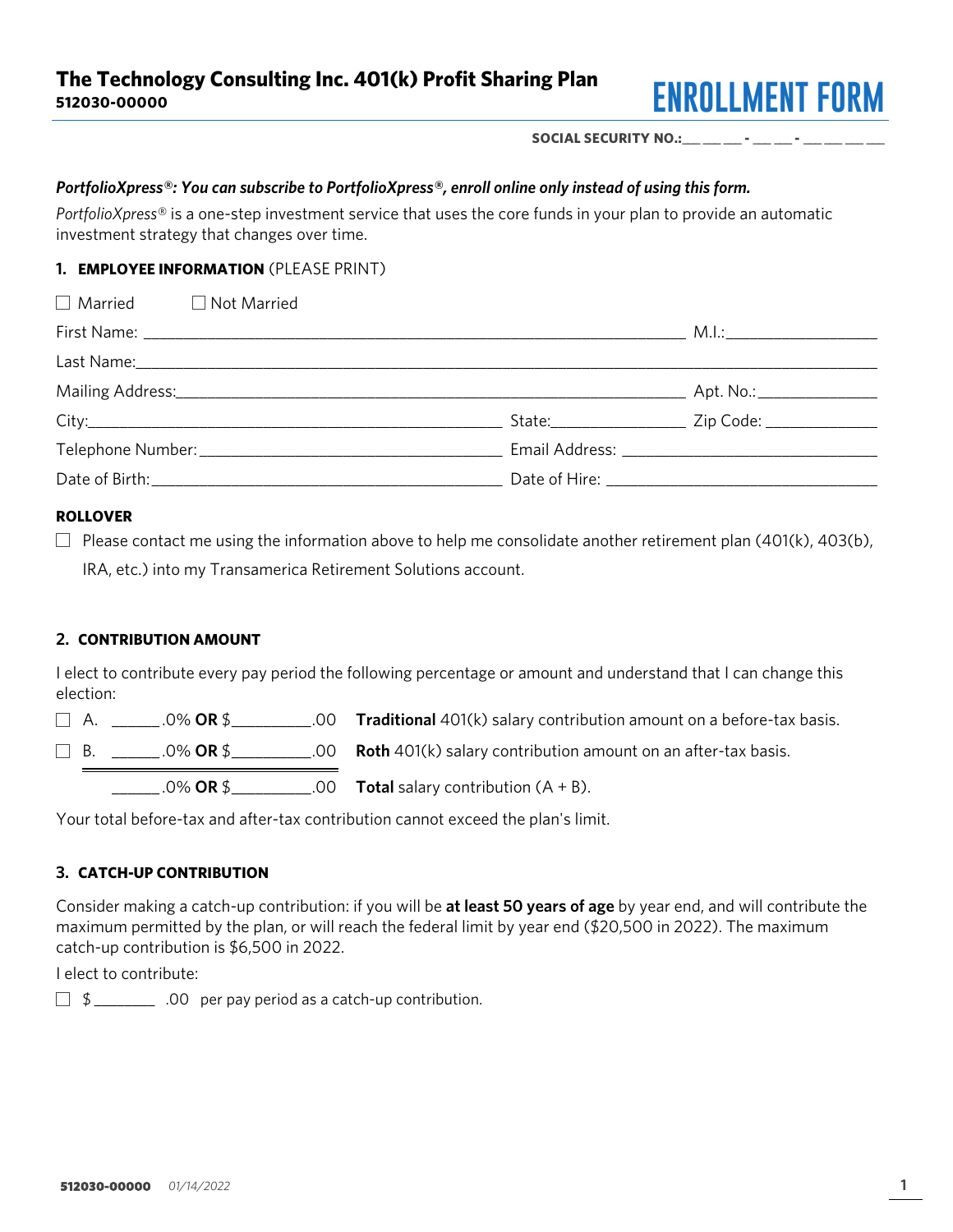SOCIAL SECURITY NO.:

# 4. INVESTMENT MIX

Please invest my **future** plan contributions as indicated.

# OPTION A: TARGET DATE SERIES

The Target Date Series investment choices are designed for you to allocate 100% of your contribution to the one investment choice that most closely matches your projected retirement date. These investment options are diversified and structured to grow more conservative as the investment option's target date approaches.

### Select only one.

| If you selected Option A, sign and date in Section 5, otherwise, proceed to Option B. |  |  |  |
|---------------------------------------------------------------------------------------|--|--|--|
|                                                                                       |  |  |  |

| <b>TARGET DATE FUND NAME:</b>                                 | <b>SELECT ONE:</b> |
|---------------------------------------------------------------|--------------------|
| VD68 Vanguard Target Retirement Income Fund (Class: Investor) | 100%               |
| VD70 Vanguard Target Retirement 2015 Fund (Class: Investor)   | 100%               |
| VD71 Vanguard Target Retirement 2020 Fund (Class: Investor)   | 100%               |
| VD72 Vanguard Target Retirement 2025 Fund (Class: Investor)   | 100%               |
| VD73 Vanguard Target Retirement 2030 Fund (Class: Investor)   | 100%               |
| VD74 Vanguard Target Retirement 2035 Fund (Class: Investor)   | 100%               |
| VD75 Vanguard Target Retirement 2040 Fund (Class: Investor)   | 100%               |
| VD76 Vanguard Target Retirement 2045 Fund (Class: Investor)   | 100%               |
| VD77 Vanguard Target Retirement 2050 Fund (Class: Investor)   | 100%               |
| VD78 Vanguard Target Retirement 2055 Fund (Class: Investor)   | 100%               |
| VD79 Vanguard Target Retirement 2060 Fund (Class: Investor)   | 100%               |
| VT65 Vanguard Target Retirement 2065 Inv (Class: Inv)         | 100%               |

# OPTION B: CREATE YOUR OWN INVESTMENT PORTFOLIO

If you prefer to create your own investment portfolio, just select from the following available investment choices. All elections must be in whole percentages and total 100%. If you elect to join the plan and fail to make an investment election, or your elections do not equal 100%, your contribution will be invested in the Target Date Series that most closely matches a projected retirement age at 65.

| <b>ASSET CLASS</b>                      | <b>SUB ASSET CLASS</b> | <b>INVESTMENT CHOICE</b>                                                                                        | % OF CONTRIBUTION |
|-----------------------------------------|------------------------|-----------------------------------------------------------------------------------------------------------------|-------------------|
| <b>SHORT BONDS/STABLE/MMKT</b>          |                        |                                                                                                                 |                   |
| STABLE VALUE<br><b>SHORT-TERM BONDS</b> |                        | Q1QW Transamerica Stable Value Compass Option (Class: N/A)<br>Z002 Transamerica Short-Term Bond Fund (Class: A) | .በ%<br>.0%        |
| <b>INTERM./LONG-TERM BOND</b>           |                        |                                                                                                                 |                   |
| INTERMEDIATE-TERM BONDS                 |                        | Y01B Columbia Total Return Bond R (Class: R)                                                                    | .0%               |
|                                         |                        | N719 Pioneer Bond Fund (Class: R)                                                                               | .0%               |
| <b>GOVERNMENT BONDS</b>                 |                        | Z064 PIMCO Real Return Fund (Class: R)                                                                          | .0%               |
| <b>LARGE-CAP STOCKS</b>                 |                        |                                                                                                                 |                   |
| LARGE-CAP VALUE STOCKS                  |                        | N726 BlackRock Equity Dividend Fund (Class: R)                                                                  | በ%                |
| LARGE-CAP BLEND STOCKS                  |                        | N480 American Funds Washington Mutual Investors Fund<br>$(Class: R-3)$                                          | .በ%               |
|                                         |                        | VDJ6 Vanguard Total Stock Market Index Adm (Class: Admiral)                                                     | .0%               |
| LARGE-CAP GROWTH STOCKS                 |                        | N471 American Funds Growth Fund of America (Class: R-3)                                                         | .0%               |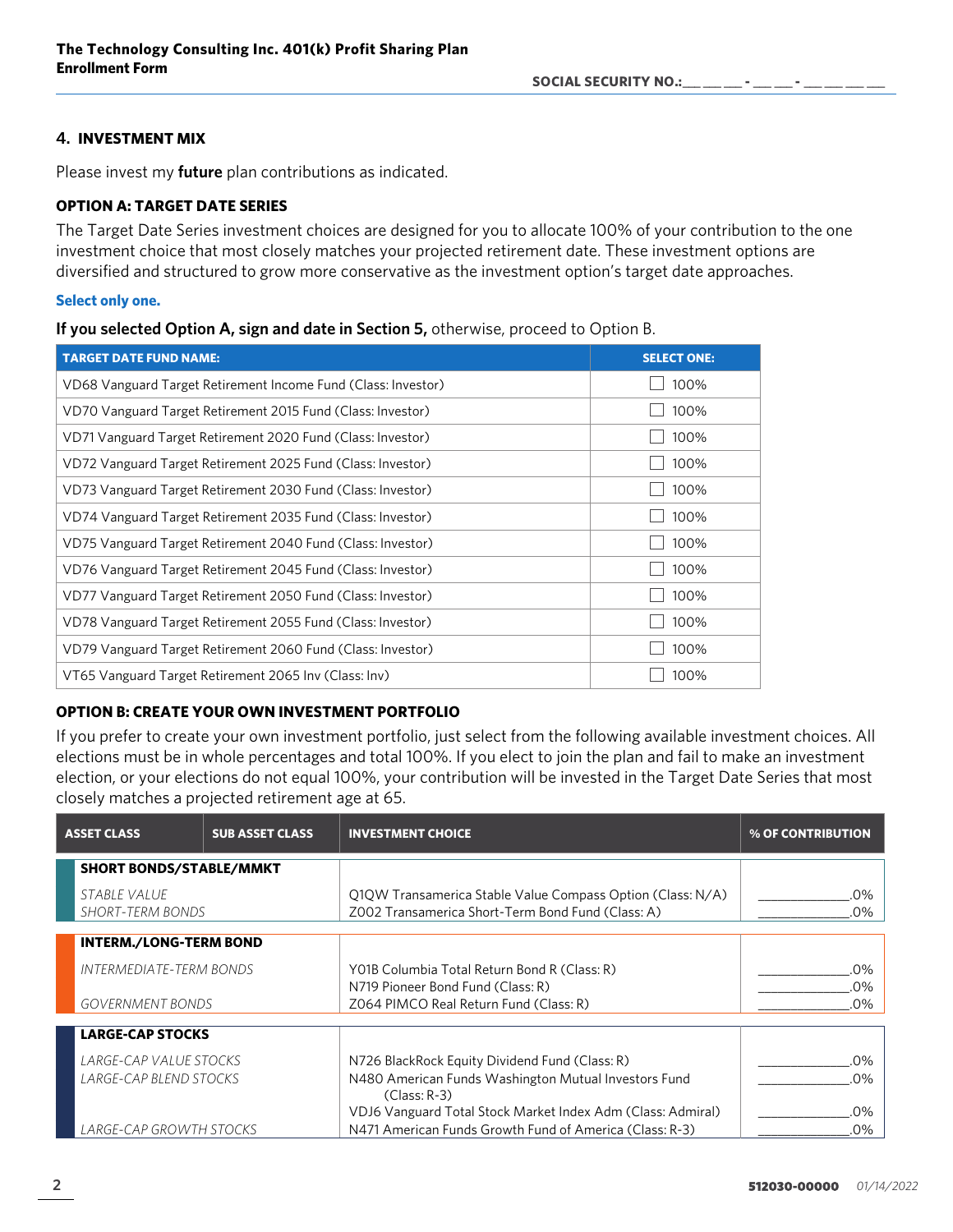SOCIAL SECURITY NO.: \_\_\_ \_\_\_ \_\_ - \_\_\_ - \_\_

| <b>ASSET CLASS</b>            | <b>SUB ASSET CLASS</b>                | <b>INVESTMENT CHOICE</b>                                              | % OF CONTRIBUTION |
|-------------------------------|---------------------------------------|-----------------------------------------------------------------------|-------------------|
| <b>LARGE-CAP STOCKS</b>       |                                       |                                                                       |                   |
|                               |                                       | S190 Fidelity Advisor New Insights M (Class: M)                       | .0%               |
| <b>SMALL/MID-CAP STOCKS</b>   |                                       |                                                                       |                   |
| <b>MID-CAP VALUE STOCKS</b>   |                                       | N321 Transamerica Small/Mid Cap Value Fund (Class: A)                 | .0%               |
|                               |                                       | S791 Virtus Ceredex Mid-Cap Value Equity A (Class: A)                 | .0%               |
| <b>MID-CAP GROWTH STOCKS</b>  |                                       | VD45 Vanguard Mid-Cap Growth Index Admiral (Class: Admiral)           | .0%               |
| SMALL-CAP VALUE STOCKS        |                                       | VD47 Vanguard Small-Cap Value Index Fund (Class: Admiral)             | .0%               |
| SMALL-CAP BLEND STOCKS        |                                       | VDJ3 Vanguard Small Cap Index Adm (Class: Admiral)                    | .0%               |
| SMALL-CAP GROWTH STOCKS       |                                       | VD48 Vanguard Small-Cap Growth Index Fund (Class: Admiral)            | .0%               |
| <b>REAL ESTATE</b>            |                                       | SO42 Nuveen Real Estate Securities A (Class: A)                       | .0%               |
| <b>INTERNATIONAL STOCKS</b>   |                                       |                                                                       |                   |
| <b>WORLD/FOREIGN STOCKS</b>   |                                       | N505 American Funds EuroPacific Growth Fund (Class: R-3)              | .0%               |
|                               |                                       | N702 American Funds SMALLCAP World Fund (Class: R-3)                  | .0%               |
|                               |                                       | VDJ5 Vanguard Total International Stock Index Adm<br>(Class: Admiral) | .0%               |
| <b>EMERGING MARKET STOCKS</b> |                                       | N379 Invesco Developing Markets R (Class: R)                          | .0%               |
| <b>MULTI-ASSET/OTHER</b>      |                                       |                                                                       |                   |
| <b>SECTOR</b>                 |                                       | N566 Franklin Utilities Fund (Class: R)                               | .0%               |
|                               |                                       | N580 Goldman Sachs Technology Opportunities A (Class: A)              | .0%               |
|                               | <b>TARGET DATE INVESTMENT CHOICES</b> | VD68 Vanguard Target Retirement Income Fund (Class: Investor)         | .0%               |
|                               |                                       | VD70 Vanguard Target Retirement 2015 Fund (Class: Investor)           | $.0\%$            |
|                               |                                       | VD71 Vanguard Target Retirement 2020 Fund (Class: Investor)           | .0%               |
|                               |                                       | VD72 Vanguard Target Retirement 2025 Fund (Class: Investor)           | .0%               |
|                               |                                       | VD73 Vanguard Target Retirement 2030 Fund (Class: Investor)           | .0%               |
|                               |                                       | VD74 Vanguard Target Retirement 2035 Fund (Class: Investor)           | $.0\%$            |
|                               |                                       | VD75 Vanguard Target Retirement 2040 Fund (Class: Investor)           | .0%               |
|                               |                                       | VD76 Vanguard Target Retirement 2045 Fund (Class: Investor)           | .0%               |
|                               |                                       | VD77 Vanguard Target Retirement 2050 Fund (Class: Investor)           | .0%               |
|                               |                                       | VD78 Vanguard Target Retirement 2055 Fund (Class: Investor)           | .0%               |
|                               |                                       | VD79 Vanguard Target Retirement 2060 Fund (Class: Investor)           | .0%               |
|                               |                                       | VT65 Vanguard Target Retirement 2065 Inv (Class: Inv)                 | $.0\%$            |

Total for all investment choices must equal 100%: 100.0%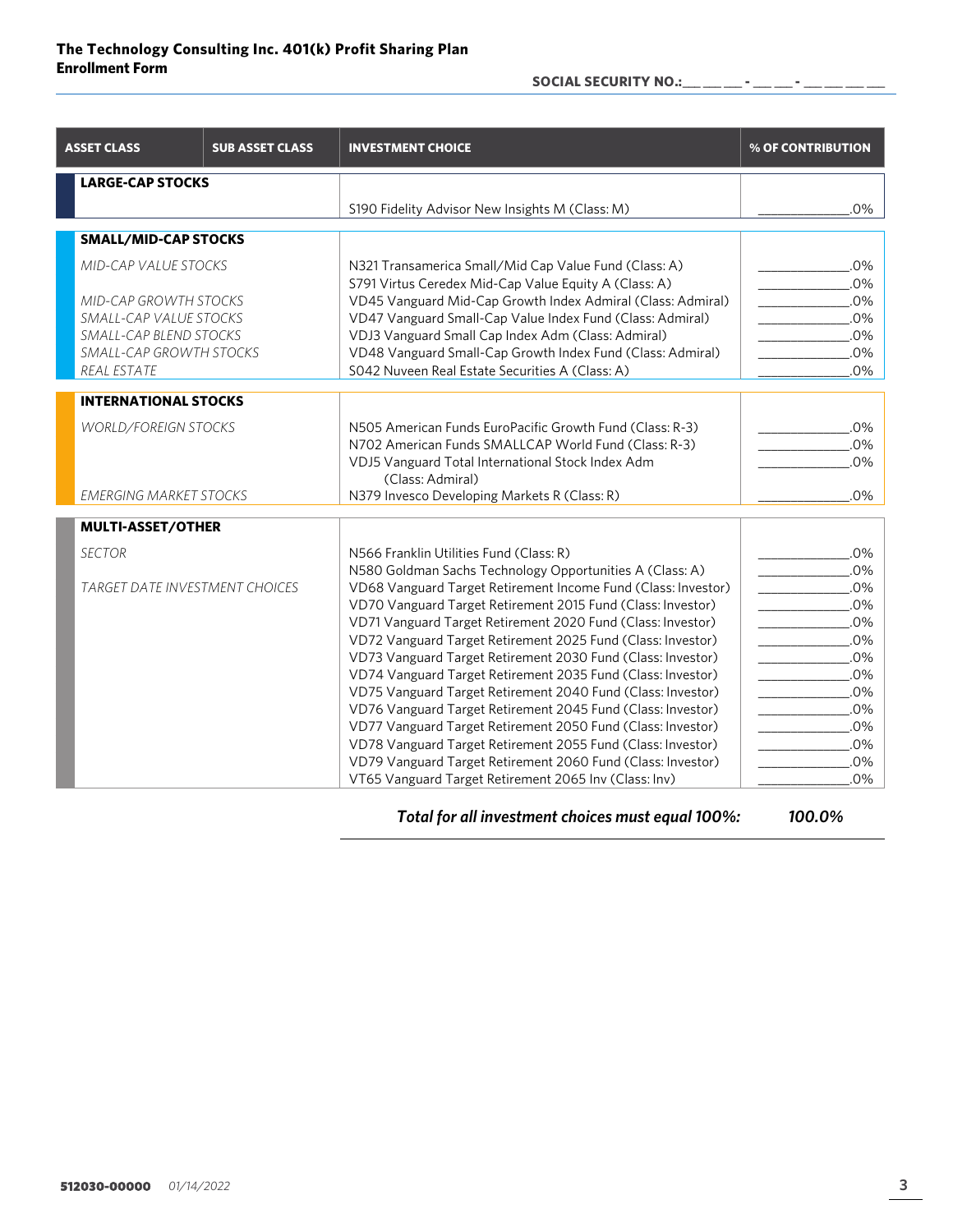### 5. AUTHORIZATION AND SIGNATURE

I hereby authorize payroll deduction of plan contributions in accordance with the level(s) I have indicated in this form. I understand this constitutes a "cash or deferred arrangement" under section 401(k) of the Internal Revenue Code and that my contributions are subject to the withdrawal restrictions of the plan. By authorizing a payroll deduction, I understand I am electing to contribute a portion of my salary to the The Technology Consulting Inc. 401(k) Profit Sharing Plan. I understand that certain limitations are imposed on my contributions by Federal law and that my contributions may be refunded to comply with these laws. I further agree that neither Technology Consulting Inc., the plan trustee, nor their affiliates will be liable for any loss when acting upon my instructions believed to be genuine.

I understand I have a duty to review my pay records (pay stub, etc.) to confirm the plan administrator has properly implemented my contribution election(s). Furthermore, I have a duty to inform the plan administrator in writing if I discover any discrepancy between my pay records and the election(s) I have made in this enrollment/change form. I understand I may modify my contribution rate prospectively, at the time I notify plan administrator in writing, consistent with the plan terms. Notification of a discrepancy must be received within four weeks of first contribution, otherwise we will assume you are in accordance with said elections.

|  | Employee Signature |  |
|--|--------------------|--|
|  |                    |  |

Employee Signature \_\_\_\_\_\_\_\_\_\_\_\_\_\_\_\_\_\_\_\_\_\_\_\_\_\_\_\_\_\_\_\_\_\_\_\_\_\_\_\_\_\_\_\_\_\_\_\_\_\_\_\_\_\_\_\_ Date\_\_\_\_\_\_\_\_\_\_\_\_\_\_\_\_\_\_\_

### SUBMIT SIGNED FORM TO YOUR PLAN ADMINISTRATOR

#### FOR PLAN ADMINISTRATOR USE ONLY:

Plan Administrator Signature et al. 2012 and 2013 and 2014 and 2014 and 2014 and 2014 and 2014 and 2014 and 20

FOR PLAN ADMINISTRATOR USE ONLY: Transamerica, 6400 C Street SW

Cedar Rapids, IA 52499 Fax#: 866-846-2236

#### IMPORTANT NOTES

- If you exceed IRS/plan limits (limits apply to the sum of before-tax and after-tax 401(k) contributions), the excess will be automatically re-characterized as Catch-up Contributions, up to the limit for Catch-up Contributions for the year unless you do not satisfy the age and contribution requirements to make Catch-up Contributions. In that case, excess contributions will be returned to you and may result in additional taxable income to you. Please consult with your tax advisor in the event you exceed IRS/Plan limits.
- With the exception of one-time deductions, your Catch-up Contribution election will carry over from year to year.
- The investment mix of Catch-up Contributions will be the same as your regular before-tax contributions. The IRS/plan limits may affect the amount you can contribute to the plan each year.
- If you are making Catch-up Contributions but do not satisfy both the age and contribution requirements, your Catch-up Contributions will be re-characterized as regular contributions at the end of the year.
- Catch-up Contributions will be allocated in the same proportion as your total elective contribution. For example, if you have elected to contribute 6% to your traditional 401(k) account and 4% to your Roth 401(k) account, 60% of your total elective contribution will be directed into your traditional 401(k) account and 40% will be directed into your Roth 401(k) account. If you make a Catch-up Contribution of \$6,500, \$3,900 (\$6,500 x .60) of your Catch-up Contribution will go into your traditional 401(k) account and \$2,600 (\$6,500 x .40) of your Catch-up Contribution will go into your Roth 401(k) account.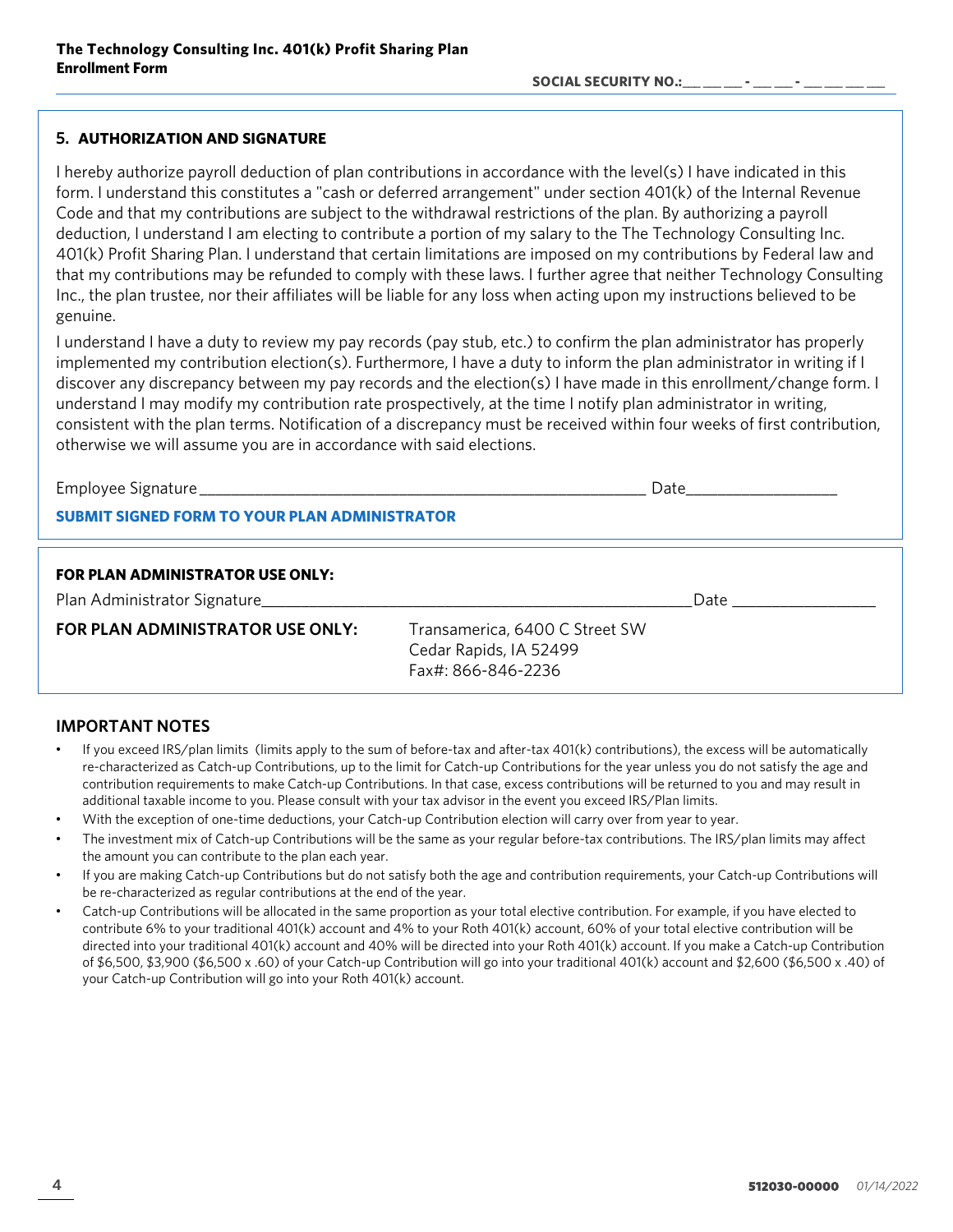

#### SOCIAL SECURITY NO.:

You may name anyone you wish as your beneficiary. However, if you are married and you name someone other than your spouse as beneficiary for all or part of the benefits payable, your spouse must consent to the beneficiary designation and complete the Spousal Consent section. If your spouse does not complete the Spousal Consent section, your beneficiary will be your spouse, even if you designate a different beneficiary on this form. Remember that changes in marital status may affect your beneficiary designations, so be sure to keep your designation current.

### Submit this completed form to your plan administrator.

# Beneficiary Designation

I name the following individual(s) to receive my plan benefits in the event of my death in accordance with the terms of the plan. This beneficiary designation cancels and replaces all prior designations and settlement agreements which I have made under the plan. Benefits will be paid to my primary beneficiary(ies), if living. Benefits will be paid to my contingent beneficiary(ies) only if none of my primary beneficiaries are living.

Percentages must be whole percentages and total 100% for Primary Beneficiary(ies), AND Percentages below must be whole percentages and total 100% for Contingent (Secondary) Beneficiary(ies), if any.

Primary Plan Beneficiary(ies) - Will receive benefits in the event of your death.

| <b>BENEFICIARY NAME(S) AND ADDRESS(ES)</b> | <b>RELATIONSHIP</b> | <b>DATE OF BIRTH</b> | <b>SOCIAL SECURITY NUMBER</b> | <b>TOTAL OF BENEFITS</b><br>$(100.0\%)$ |
|--------------------------------------------|---------------------|----------------------|-------------------------------|-----------------------------------------|
|                                            |                     |                      |                               | .0%                                     |
|                                            |                     |                      |                               | .0%                                     |
|                                            |                     |                      |                               | .0%                                     |
|                                            |                     |                      |                               | 0%                                      |

Contingent Plan Beneficiary(ies) - Will receive benefits if no primary beneficiary is living at the time of your death.

| <b>BENEFICIARY NAME(S) AND ADDRESS(ES)</b> | <b>RELATIONSHIP</b> | <b>DATE OF BIRTH</b> | <b>SOCIAL SECURITY NUMBER</b> | <b>TOTAL OF BENEFITS</b><br>$(100.0\%)$ |
|--------------------------------------------|---------------------|----------------------|-------------------------------|-----------------------------------------|
|                                            |                     |                      |                               | .0%                                     |
|                                            |                     |                      |                               | .0%                                     |
|                                            |                     |                      |                               | 0%                                      |
|                                            |                     |                      |                               | $0\%$                                   |

NOTE: If you do not designate a percentage for your primary beneficiaries, the benefit will be equally divided among your primary beneficiaries who survive you. If no primary beneficiary survives you and you do not designate a percentage for your contingent beneficiaries, the benefit will be equally divided among your contingent beneficiaries who survive you. If no beneficiary survives you, benefits will be paid as provided under the plan.

| Participant Signature:           | Date |
|----------------------------------|------|
| Signed at (City and State):      | Date |
| Participant Name (Please print): |      |